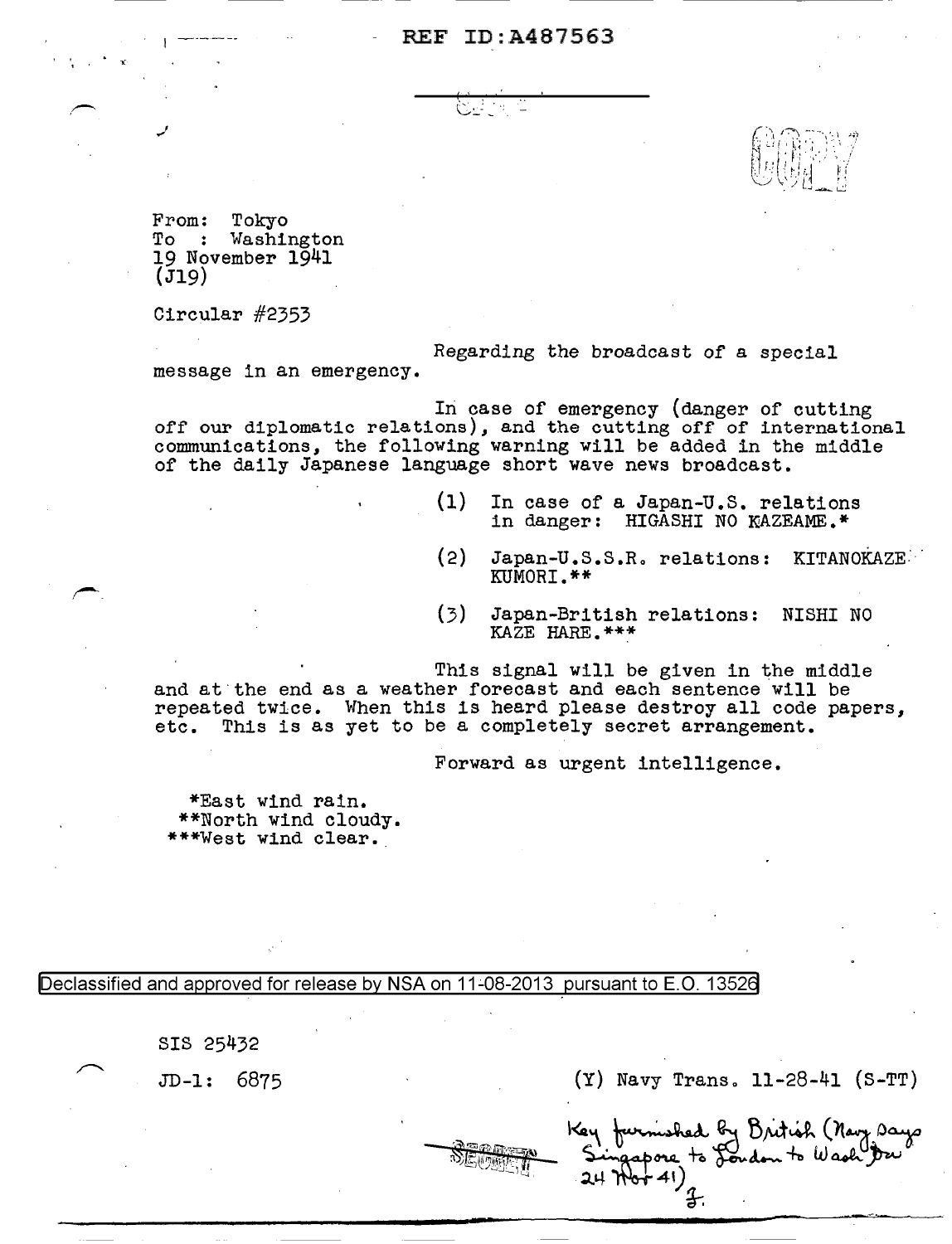REF ID:A487563

.<br>S<del>ECRE</del>∃

From: Tokyo<br>To : Washington<br>19 November 1941  $(j19)$ 

Circular #2353

I  $\overline{\phantom{0}}$ 

 $\mathbf{r}$ 

Regarding the broadcast or a special

message in an emergency.

In case of emergency (danger of cutting *ott* our diplomatic relations), and the cutting *ott* of international communications, the following warning will be added in the middle *ot* the d&117 Japanese language short wave news broadcast.

- (l) In case of a Japan-u.s. relations in danger: HIGASHI NO KAZEAME.\*
- (2) Japan-u.s.s.R. ·relations: EITANOKAZE ltUMORI.\*\*
- (3) Japan-British relations: NISHI NO ICAZE HARE.\*\*\*

This signal will be given in the middle and at the end as a weather forecast and each sentence will be repeated twice. When this is heard please destroy all code papers, etc. This is as yet to be a completely secret arrangement.

Forward as urgent intelligence.

\*East wind rain. \*\*North v1nd cloudy. \*\*\*West wind clear.

SIS 25432

JD-1: 6875

(Y) Navy Trans. 11-28-41 (S-TT)

**SECRET**